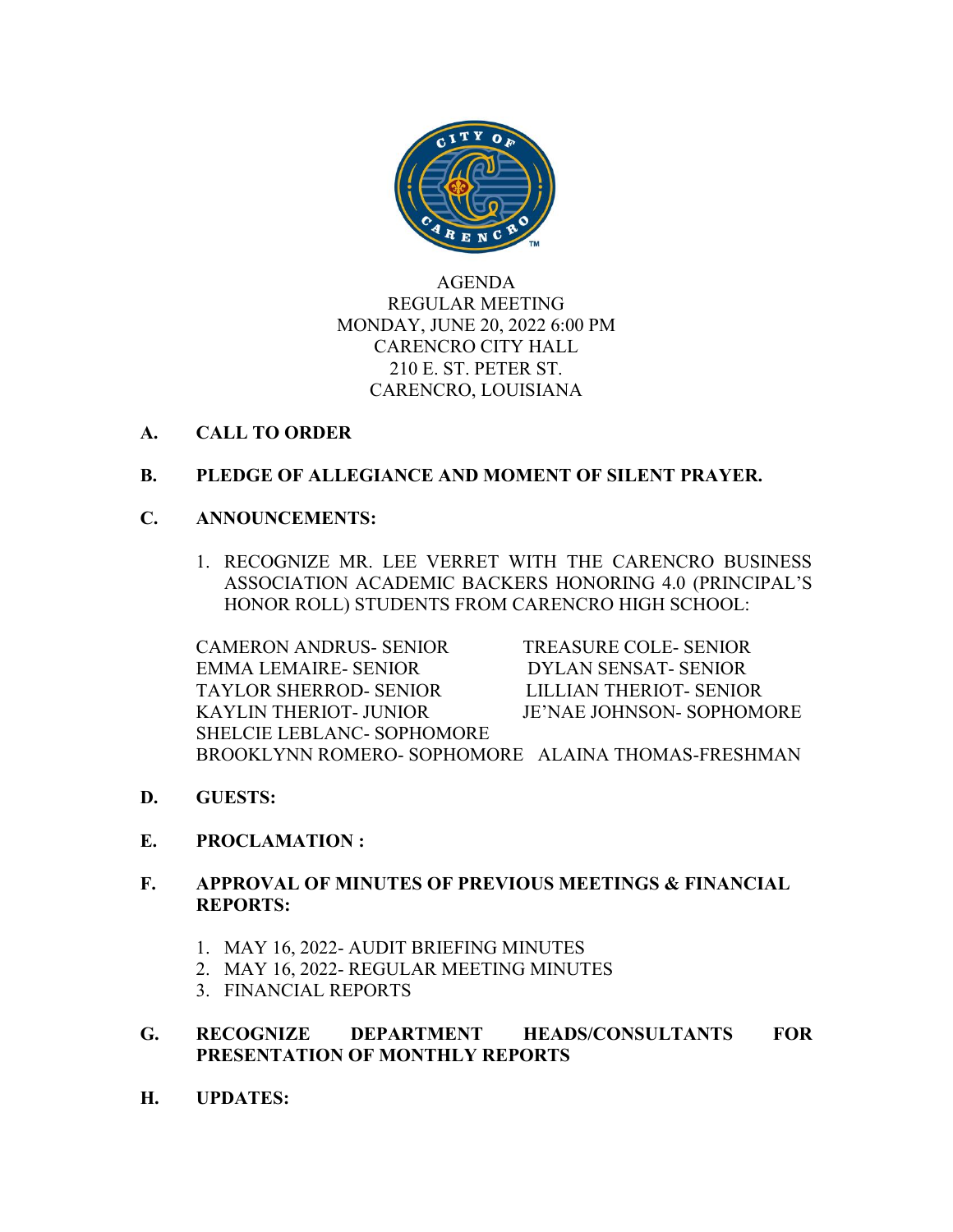- 1. FIRE STATION ON GLORIA SWITCH RD-LYNN GUIDRY
- 2. POLICE STATION- LYNN GUIDRY
- 3. STREET OVERLAY PROJECTS AND STRIPING
- 4. ARCENEAUX RD- DRAINAGE IMPROVEMENTS
- 5. 2021 DRAINAGE IMPROVEMENTS
- 6. HECTOR CONNOLY & VETERANS DR. IMPROVEMENTS
- 7. CAST IRON WATER LINE REPLACEMENT
- 8. GAS SYSTEM GRANT APPLICATION

# **I/J RESOLUTIONS:**

**1.** RESOLUTION 2022-010: A RESOLUTION OF THE CARENCRO CITY COUNCIL RATIFYING THE MOTION MADE BY PARK AND RECREATION COMMISSION OF CARENCRO, INC. A BUDGET REVISION TO EXTEND THE MERCREDI STAGE.

# **K. INTRODUCTORY ORDINANCES:**

**1.** ORDINANCE NO. 2022-006: AN ORDINANCE OF THE CARENCRO CITY COUNCIL AMENDING CHAPTER 74, "TRAFFIC AND VEHICLES", ARTICLE 11, "OPERATION OF VEHICLES," OF THE CARENCRO CODE OF ORDINANCES TO AMEND SECTION 74-40, "DRIVING THROUGH STANDING WATER".

# **PUBLIC HEARING:**

# **L. ORDINANCES FOR FINAL ADOPTION:**

1. ORDINANCE NO. 2022-005: AN ORDINANCE OF THE CARENCRO CITY COUNCIL AMENDING THE CARENCRO CODE OF ORDINANCES REGARDING THE RETAIL SALE OF FIREWORKS.

# **M. PUBLIC HEARINGS:**

**1.** PRELIMINARY AND FINAL PLAT APPROVAL FOR SHAWKAT COMMERCIAL PROPERTY REPLATTING-3918 N UNIVERSITY AVE. LOCATED IN SECTION 34, TOWNSHIP 8 SOUTH -RANGE 6 EAST, CITY OF CARENCRO, LAFAYETTE PARISH.

# **N. DISCUSSIONS:**

**1.** RECOGNIZE DR. HESHAM MOHD, PHD WITH D&S QUICK STOP, INC. REQUESTING A WAIVER IN ORDER TO CONTINUE SELLING ALCOHOL UPON HIS PURCHASE OF KAREN'S GROCERY LOCATED AT 4419 N. UNIVERSITY AVE.

# **O. PUBLIC COMMENTS:**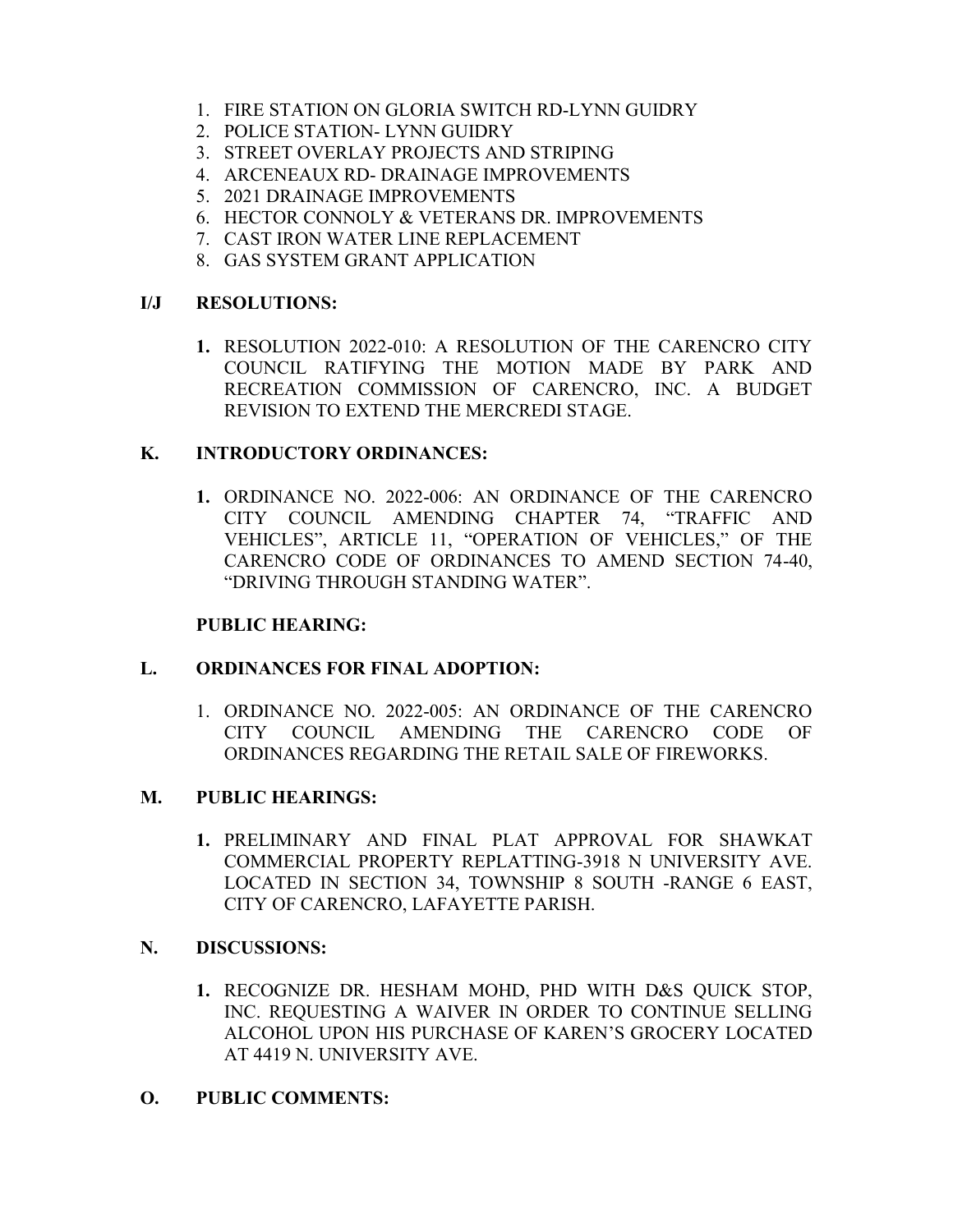## **P. ADJOURN:**

**PLEASE NOTE: THE MEETING CAN BE VIEWED VIA OUR CITY OF CARENCRO WEBSITE: [www.carencro.org](http://www.carencro.org/) CLICK THE LINK TAB "LIVESTREAM´ AT THE TOP OF THE PAGE.**

**"REASONABLE ACCOMMODATIONS WILL BE MADE FOR THE HEARING OR VISUALLY IMPAIRED WISHING TO ATTEND AND PARTICIPATE IN CITY COUNCIL MEETINGS UPON GIVING AT LEAST THREE (3) DAYS PRIOR NOTICE BY CALLING (337) 896-8481.**

**Posted at City Hall 6/16/22 AT 0900 HOURS**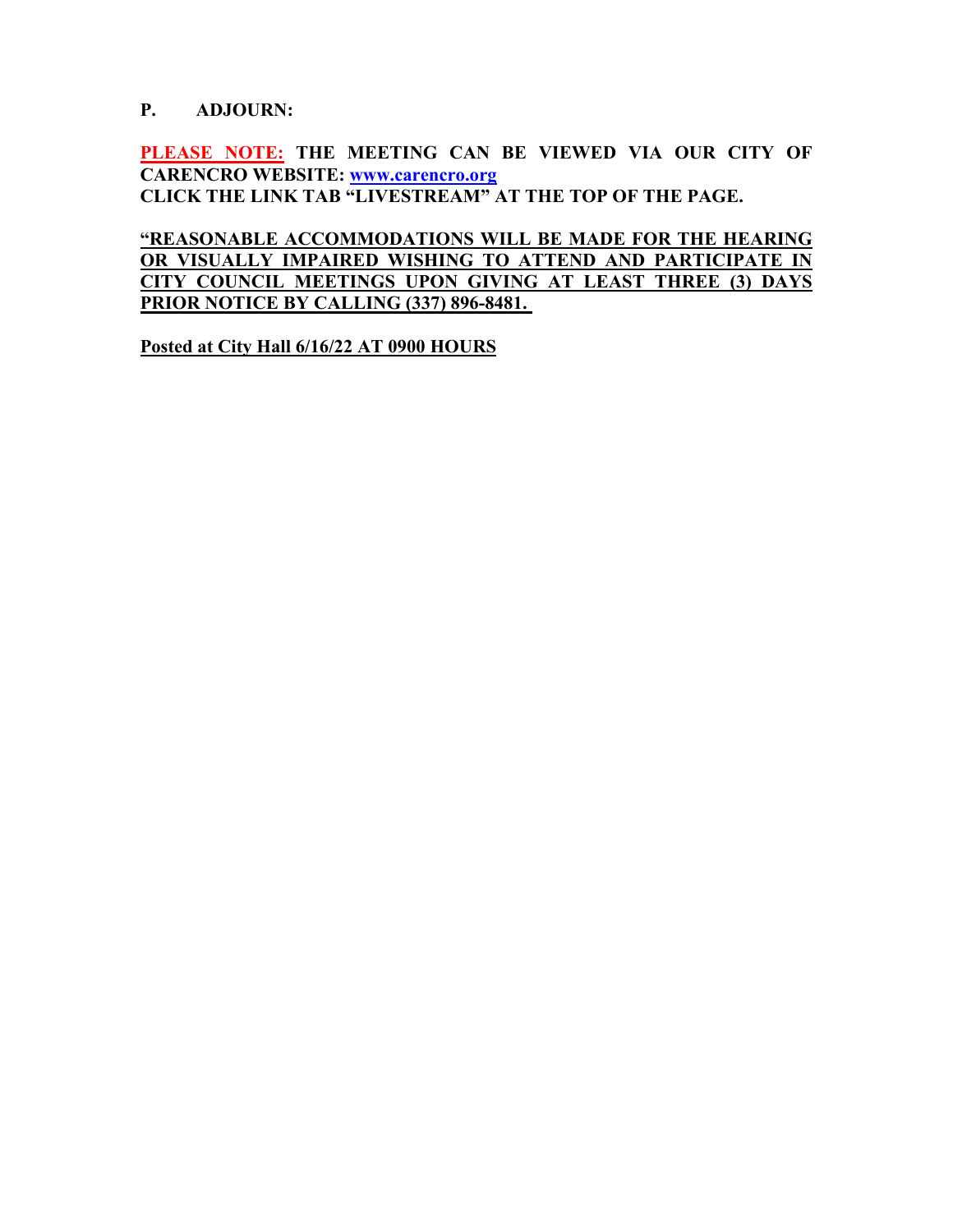#### **ORDINANCE NUMBER: 2022-005**

# **AN ORDINANCE OF THE CARENCRO CITY COUNCIL AMENDING THE CARENCRO CODE OF ORDINANCES REGARDING THE RETAIL SALE OF FIREWORKS**

#### **BE IT ORDAINED by the Carencro City Council that:**

#### SECTION 1:

The Carencro City Council ("Council") now finds it necessary and expedient to amend the Carencro Code of Ordinances (Code) in order to enhance public safety and the quality of life for the citizens of Carencro by revising those provisions of the Code regulating the retail sale of fireworks, in order to limit the dates and times of the sale and use of same within the corporate limits of the City of Carencro.

#### SECTION 2:

In consideration of Section 1 above, the Council hereby amends Chapter 50 - OFFENSES AND MISCELLANEOUS PROVISIONS, ARTICLE III. - FIREWORKS AND RELATED MATERIALS so that the following sections shall read as follows:

#### **Sec. 50-62. - Penalties.**

Whoever commits the offense of selling fireworks and related materials to minors shall be fined not more than \$100.00 for the first offense; not more than \$200.00 or imprisonment in the parish jail for not more than 30 days, or both, for a second offense; and not more than \$500.00 or imprisonment in the parish jail for not more than 30 days, or both, and the perpetrator shall forfeit his fireworks license or permit for a period of two years for a third or subsequent offense. Following such a forfeiture period, a new fireworks license is not implied or guaranteed and is subject to availability.

The violation of any other provision of this Article shall be punished in accordance with Chapter 1 – General Provisions, Section 1-15. - General penalty.

#### **Sec. 50-64. - Possession and use.**

No person under the age of 18 years shall use, handle, set off, shoot or have in possession any fireworks without adult supervision who shall also provide for the cleanup and removal of any and all resulting debris immediately following such discharge or display.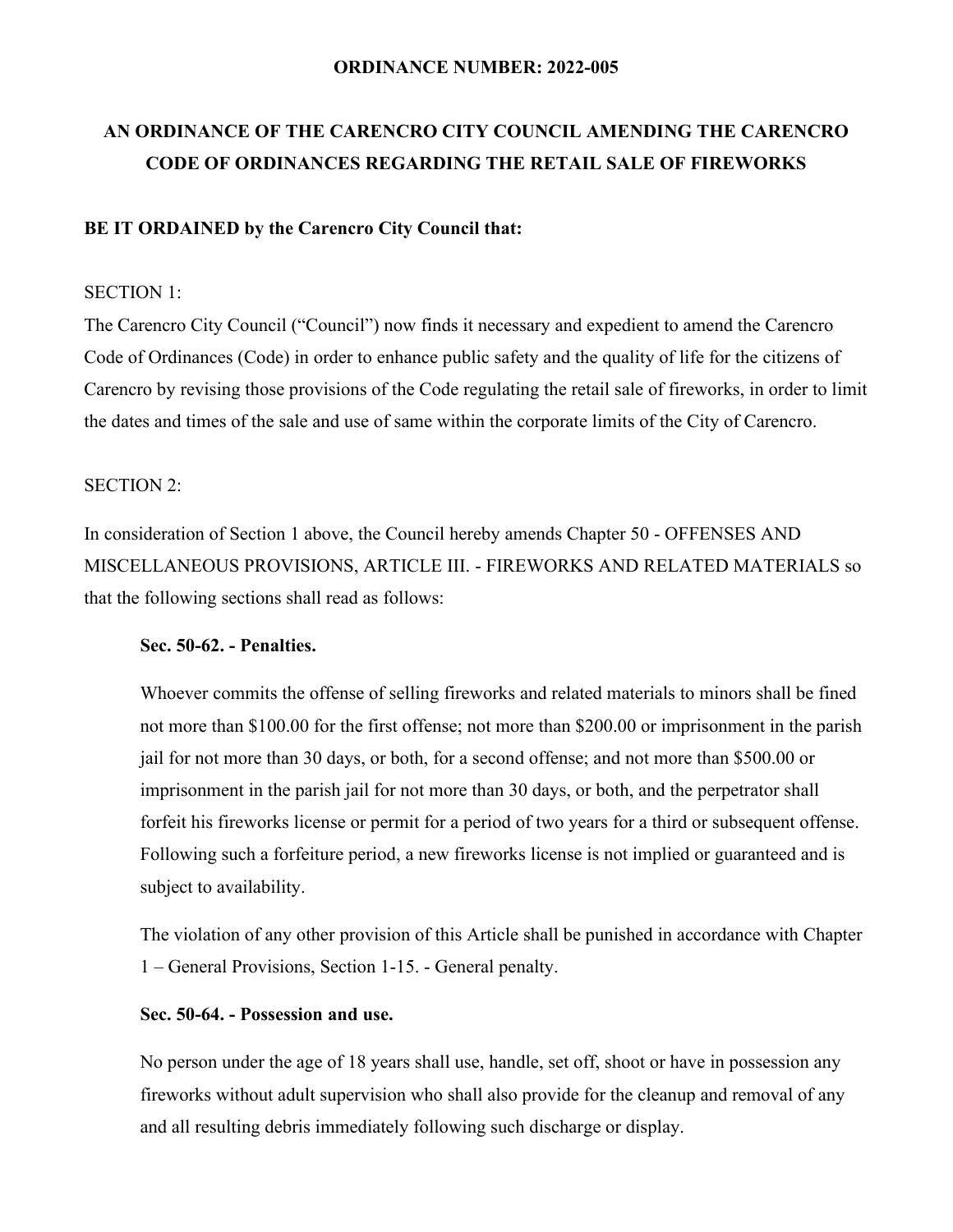Aerial devices may not be ignited in residential areas where the structures are less than 50 feet apart.

It is a violation of this Article to explode or ignite fireworks while under the influence of alcoholic beverages, or with a blood alcohol concentration of 0.08 percent or more by weight based on grams of alcohol per one hundred cubic centimeters of blood, or while under the influence of any controlled dangerous substance listed in Schedule I, II, III, IV, or V as set forth in LA R.S. 40:964, or while under the influence of a combination of alcohol and one or more drugs that are not controlled dangerous substances and that are legally obtainable with or without a prescription.

No person shall explode or ignite fireworks within one thousand feet of any church, hospital, asylum, school, public building, or fireworks retail location per LA R. S. 51:654 (B).

No person shall explode or ignite fireworks on any roadway, public right of way, public property, or public park. No person shall explode or ignite fireworks on the property of another without their written permission.

#### **Sec. 50-67. - Dates and times of sale and use.**

Fireworks may be sold at retail from noon June 30 through 11:59 p.m. on July 4 and from noon December 20 through 11:59 p.m. on December 31.

Fireworks may be used, set off, or shot from June 30 to July 4 and from December 20 to January 1 from the hours of 8:00 a.m. to 8:00 p.m. Additional hours of fireworks use will be allowed from 8:00 p.m. on July 3 to 1:00 a.m. July 4, and from 8:00 p.m. December 31 to 1:00 a.m. January 1.

The Mayor or the City Council may suspend for a specified time, the use of fireworks within the corporate limits of the City of Carencro in the interest of public safety.

#### **Sec. 50-69. - Number of fireworks stands operating within the city and permitting.**

(a) The Mayor or the City Council may deny the issuance or renewal of permits within the corporate limits of the City of Carencro for just cause.

(b) The number of firework stands allowed to operate in the city shall be limited to four.

(c) A valid annual permit shall be required for each firework stand.

(d) Annual permits are non-refundable, non-transferable, and valid from the date of purchase until 11:59 p.m. on December 31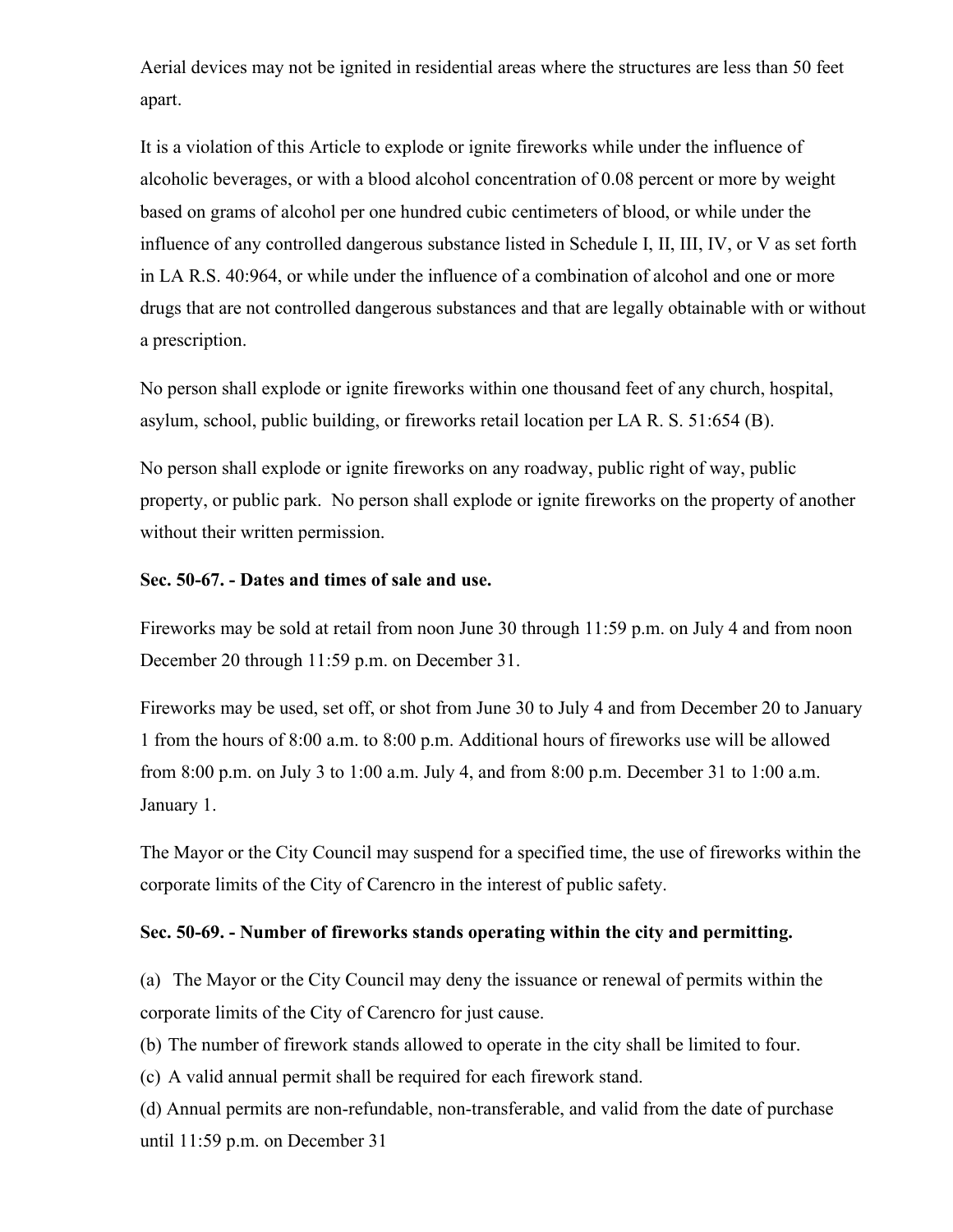(e) Existing permit holders may renew a valid permit from January  $1<sup>st</sup>$  through the last weekday in February, of the following year. Failure to provide proof that each permit was used to open a firework stand for each authorized sale period will result in forfeiture of any unused permit and loss of existing permit holder status. The city permitting official will accept renewal applications during normal business hours and days of operation, excluding weekends and city holidays. The city permitting official shall record the date and time of submittal on the application.

(f) Annually, on or after March 1, prospective permittees may apply for available permits. The city permitting official will accept applications during normal business hours and days of operation, excluding weekends and city holidays. The city permitting official shall record the date and time of submittal on the application.

(g) Prior to engaging in the sale of fireworks, permittees must obtain a city occupational license and provide documentation that confirms that the owner/operator of such stand/establishment is the owner of the property, or has a contract that authorizes such operation with the owner of the property upon which such stand/establishment is, or will be located.

(h) Prior to engaging in the sale of fireworks, permittees must obtain a retail permit from the Louisiana State Fire Marshal.

(i) The permit fee schedule and administrative procedures shall be defined in the city policies and procedures as authorized by the mayor.

(j) The city council adopts by reference and incorporates into this article, the following statutes of the Louisiana Administrative Code Title 51, Part VII-A. Fireworks, and as may be amended:

(1) RS 51:650 Definitions.

(2) RS 51:651 Sale or use of permissible fireworks.

(3) RS 51:651.1 Possession, sale, or use of certain fireworks prohibited; penalties.

(4) RS 51:652 Proper naming; certification on shipping cases; time for selling;

exceptions; sale and storage in homes prohibited. A. and C. only.

(5) RS 51:653 Storing and displaying of fireworks.

(6) RS 51:654 Sales to children under 15 or to intoxicated or irresponsible persons prohibited; unlawful discharge; minimum age for employee; penalties. Except that no person or entity, vendor or retailer shall offer to sell or sell fireworks to a person less than 18 years of age.

(7) RS 51:656 Permit to sell fireworks; application; fees; permit numbers.

#### SECTION 3: EFFECTIVE DATE OF ORDINANCE: